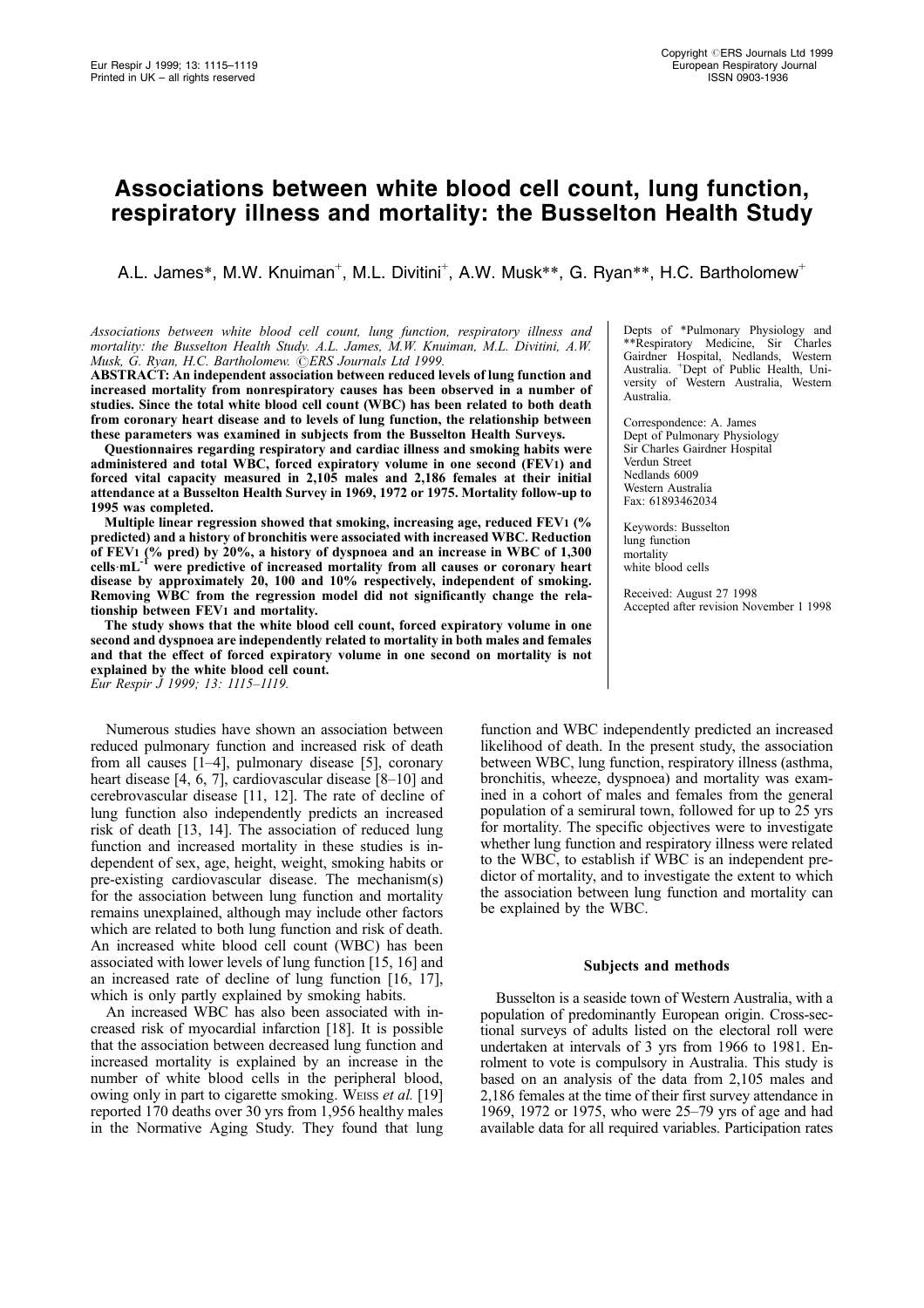for the total adult populations at the times of these studies were 90, 86 and 76%, respectively. A wide range of healthrelated data were gathered in each survey including demographic variables, general health and lifestyle variables, health history variables, and physical, biochemical, haematological and immunological measurements. General descriptions of the surveys have been reported previously [10, 20].

Forced expiratory volume in one second (FEV1) and forced vital capacity (FVC) were measured in all three surveys using a McDermott dry spirometer (Pneumoconiosis Research Unit, Penarth, UK). All values obtained were corrected to body temperature and ambient pressure, and saturated with water vapour (BTPS), assuming a fixed room temperature and atmospheric pressure. Results were recorded as the highest of three successive maximum expiratory manoeuvres, provided that two of the recordings were within 10% of each other. FEV1, as a percentage of predicted was calculated by taking the ratio of measured FEV1 to predicted FEV1. Predicted FEV1 was calculated separately for males and females from linear regressions of FEV1 on age and height derived from the Busselton survey data from 1966 to 1981 and on never smokers without asthma, bronchitis, wheeze, dyspnoea and heart disease. The prediction equations are FEV1= -3.33 - 0.03  $\times$  age + 4.80  $\times$  height for males, and FEV1= -1.87 - 0.03  $\times$  age + 3.55  $\times$  height for females. The same method was used to calculate predicted FVC. Respiratory illness was assessed from responses to a self-administered questionnaire based on the British Medical Research Council questionnaire [21]. Participants were asked to report if they had been treated for bronchial asthma (1969 and 1972) or asthma (1975). Bronchitis was defined as cough and/or phlegm production for at least 3 months of the year. Wheeze was defined as a positive response to the question "Does your chest ever sound wheezing or whistling?". Dyspnoea was defined as shortness of breath (and having to stop for breath) when walking on level ground with other people of the same age. Smoking habits were obtained by questionnaire. Subjects were defined as smokers if they had smoked as much as one cigarette per day for 1 yr, and all subjects were categorized as either current smokers (smoking at the time of study), exsmokers (previously smoked, but not smoking at the time of study) or neversmokers.

Mortality follow-up from the baseline survey (1969, 1972 or 1975) to 1995 was available. Deaths among survey participants were identified by linkage to the death register for Western Australia and through relatives. Survival status was confirmed by linkage to the electoral roll and Telecom telephone directory, and through relatives. The length of follow-up ranged from 20 yrs for the 1975 survey participants to 26 yrs for the 1969 survey participants.

As the distribution of WBC was positively skewed, the natural logarithm (ln) of WBC was used in all analyses. Multiple linear regression was used to investigate the associations between lung function and respiratory illness and WBC after adjustment for age and smoking status. Cox proportional hazard regression was used to assess the relationship between WBC, FEV1 % predicted, respiratory symptoms and mortality after adjusting for age and smoking [22]. The effects of WBC, FEV1 % pred, and respiratory illness on mortality were expressed as hazard ratios (relative risks). If the 95% confidence interval for the hazard ratio excludes 1.0 then the estimated hazard ratio is statistically significant at the 5% level (i.e. p-value <0.05). The survival time was the time (in yrs) from the baseline survey (1969, 1972 or 1975) to death or last date known to be alive (usually December 31, 1995). Individuals who had not died were considered censored. The SAS software package (SAS Institutes, Cary, NC, USA) was used to carry out the calculations [23].

## Results

The baseline characteristics of the 2,105 males and 2,186 females are given in table 1. The mean age was 49 yrs (range  $25-79$  yrs) for both males and females,  $5\%$  of males and 5% of females reported having had asthma ever, 19% of males and 9% of females reported having bronchitis (persistent cough or phlegm), 11% of males and 5% of females reported having wheeze, and 3% of males and 4% of females reported having dyspnoea. A total of 45% of males and 24% of females were smokers at their baseline study. For males, the mean $\pm$ sp total WBC  $(x 1,000 \text{ cells} \cdot \text{mL}^{-1})$  was  $6.30\pm1.57$  for never-smokers,  $6.41\pm1.53$  for exsmokers and  $7.87\pm1.98$  for current smokers. For females the corresponding values were  $6.37\pm$ 1.68,  $6.37 \pm 1.59$  and  $7.40 \pm 1.90$ , respectively. A total of 837 males and 645 females died during the follow-up period. Specific causes of death for males included cardiovascular (51% of total), cancer (26%) and respiratory (9%). The corresponding values for females were 56, 24 and 5%, respectively.

Table 2 shows the effect of FEV1 % pred, asthma, bronchitis, wheeze, and dyspnoea on  $ln(WBC.1,000$  cells<sup>-1</sup>) after adjustment for age and smoking. Among both males and females, FEV1 % pred (negatively), bronchitis (positively) and wheeze (positively) were significantly related to WBC. When all variables were entered into the regression model simultaneously, FEV1 % pred (negatively) and bronchitis (positively) remained significant in both males and females, and hence, were independent predictors of WBC after adjustment for age and smoking.

Table 1.  $-$  Characteristics of subjects at initial assessment

|                                                  | Males           | Females         |
|--------------------------------------------------|-----------------|-----------------|
| Subjects n                                       | 2105            | 2186            |
| Age yrs                                          | $49.2 \pm 14.7$ | $48.8 \pm 14.1$ |
| FEV1L                                            | $3.32 \pm 0.91$ | $2.36\pm0.64$   |
| FVC L                                            | $4.56 \pm 0.95$ | $3.13 \pm 0.72$ |
| FEV <sub>1</sub> % pred                          | $94.8 \pm 18.3$ | $99.6 \pm 18.4$ |
| Asthma                                           | 4.8             | 4.6             |
| <b>Bronchitis</b>                                | 18.7            | 9.5             |
| Wheeze                                           | 11.1            | 4.6             |
| Dyspnoea                                         | 2.9             | 4.0             |
| Smoking                                          |                 |                 |
| Never                                            | 26.9            | 64.3            |
| Ex                                               | 27.9            | 11.9            |
| Current                                          | 45.2            | 23.7            |
| WBC $\times$ 1000 cells $\cdot$ mL <sup>-1</sup> | $7.04 \pm 1.91$ | $6.62 \pm 1.78$ |
| Ln (WBC $\cdot$ 1000 cells $^{-1}$ )             | $1.92 \pm 0.27$ | $1.86 \pm 0.27$ |

Data are presented as mean $\pm$ sp or percentages. FEV1: forced expiratory volume in one second; FVC: forced vital capacity; WBC: white blood cell count.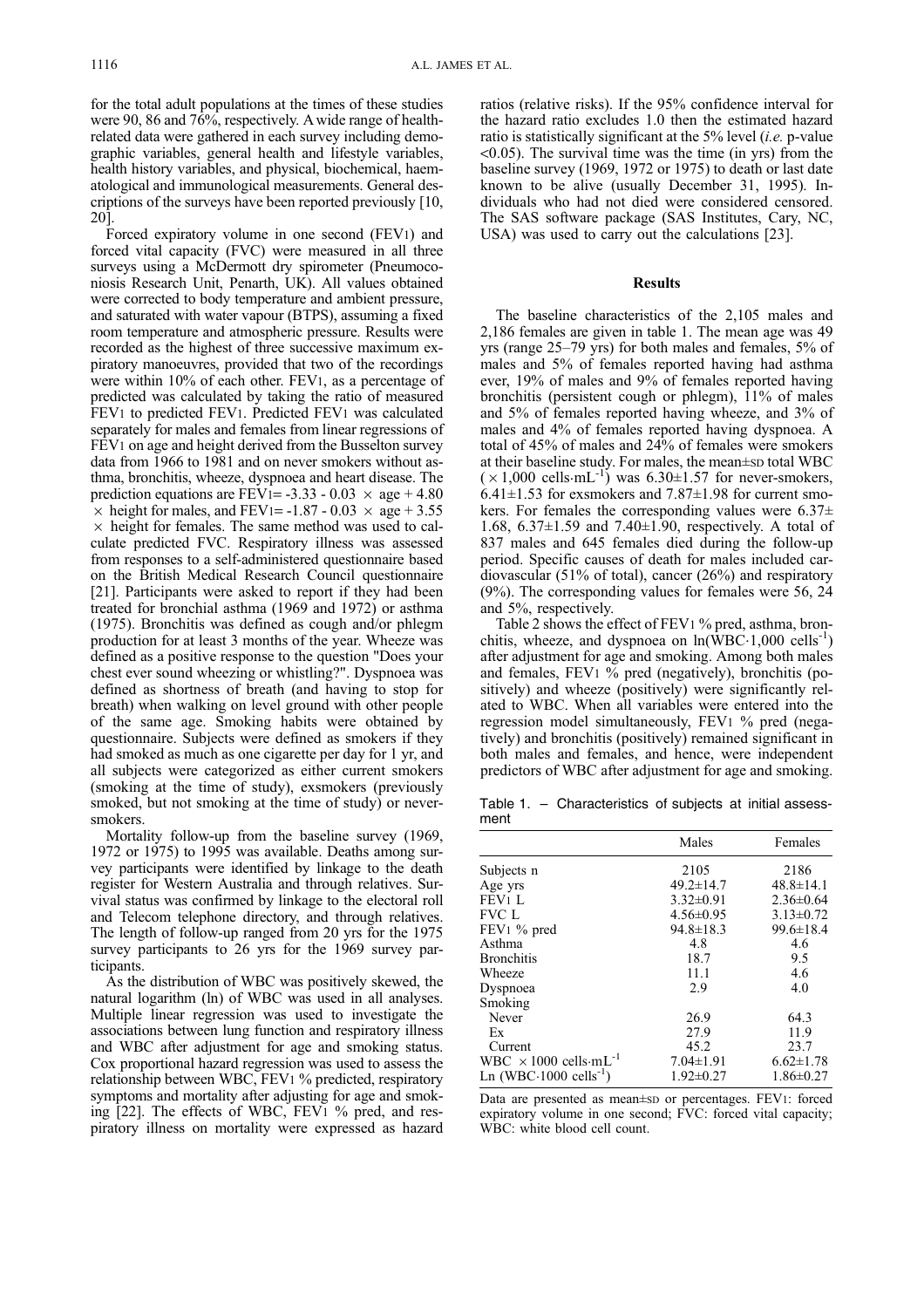|                          | Males             |         | Females           |         | Overall           |         |
|--------------------------|-------------------|---------|-------------------|---------|-------------------|---------|
| Variable                 | Coefficient (SEM) | p-value | Coefficient (SEM) | p-value | Coefficient (SEM) | p-value |
| FEV <sub>1</sub> % pred* | $-0.025(0.006)$   | < 0.001 | $-0.029(0.006)$   | < 0.001 | $-0.027(0.004)$   | < 0.001 |
| Asthma                   | 0.007(0.025)      | 0.782   | 0.040(0.026)      | 0.122   | 0.023(0.018)      | 0.191   |
| <b>Bronchitis</b>        | 0.083(0.014)      | < 0.001 | 0.058(0.019)      | 0.002   | 0.074(0.011)      | < 0.001 |
| Wheeze                   | 0.043(0.017)      | 0.014   | 0.078(0.026)      | 0.003   | 0.054(0.015)      | < 0.001 |
| Dyspnoea                 | 0.044(0.032)      | 0.175   | 0.016(0.028)      | 0.578   | 0.027(0.021)      | 0.199   |

Table 2. - Univariate effects of forced expiratory volume in one second (FEV1) % predicted, asthma, bronchitis, wheeze and dyspnoea on ln(white blood cell count 1,000 cells<sup>-1</sup>) after adjustment for age (in yrs) and smoking (never, ex, current)

\*: Effect for a change of 20% in predicted FEV1.

Investigation of interactions with smoking status showed that the effects of FEV1 % pred and bronchitis on WBC were the same for never-smokers, exsmokers and current smokers.

Table 3 shows the hazard ratios (age and smoking adjusted) for the effects of FEV1 % pred, asthma, bronchitis, wheeze, dyspnoea and  $ln(WBC.1,000$  cells<sup>-1</sup>) in the fitted Cox regression models for all cause mortality. For both males and females, FEV1 % pred, dyspnoea and WBC are significantly and independently predictive of mortality. The hazard ratios are similar for males and females. An increase of 20% in FEV1 % pred is associated with a decrease of  $\sim$ 20% in the mortality rate, the presence of dyspnoea approximately doubles the mortality rate, and an increase of  $0.2$  in  $ln(WBC.1,000$  cells<sup>-1</sup>), which is equivalent to an increase of  $\sim$ 1,300 in WBC, is associated with an increase of  $~10\%$  in the mortality rate. Investigation of interactions with smoking showed that the effect of WBC on mortality was similar for never-smokers, exsmokers and current smokers. When WBC is omitted from the regression model, the hazard ratio for FEV1 % pred is about the same, indicating that WBC does not explain the association between FEV1 % pred and mortality.

Separate analyses using FVC (as a percentage of the predicted value, using Busselton data) or the FEV1/FVC ratio also showed that lung function, dyspnoea and WBC were independently associated with an increased mortality,

in both males and females. The findings were essentially the same when death from coronary heart disease was used as the outcome, although the hazard ratio for WBC increased from  $\sim$ 1.10 to  $\sim$ 1.14. For cancer, the effect of FEV1 was similar to all cause mortality, but the effect of the WBC was very small and not significant. The number of cases of respiratory death was too small for accurate analysis.

## Discussion

This study shows that FEV1 (as a percentage of the predicted value) and bronchitis are both independently related to the WBC, that all cause mortality and death from coronary heart disease are related to FEV1, WBC and dyspnoea, and that all these relationships are independent of smoking status. However, the relationship between FEV1 and mortality is not explained by the WBC.

Many studies have observed an association between lung function and all cause (including nonrespiratory) mortality  $[1-6, 8, 9, 11-14]$ . Possible mechanisms for this association include reduced lung function owing to diseases which result in death such as congestive cardiac failure, or illness resulting in both reduced lung function and increased risk of death from cardiac causes, such as sleep apnoea. These explanations seem unlikely, since reduced lung function predicts an increased risk of death

Table 3.  $-$  Joint effects of forced expiratory volume in one second (FEV1) % predicted, asthma, bronchitis, wheeze, dyspnoea and In(white blood cell count (WBC) 1,000 cells<sup>-1</sup>) on mortality after adjusting for age (in yrs) and smoking (never, ex, current)

| Variable                                   | Males        |                 | Females      |                 | Overall      |                 |
|--------------------------------------------|--------------|-----------------|--------------|-----------------|--------------|-----------------|
|                                            | Hazard ratio | 95% CI          | Hazard ratio | 95 CI           | Hazard ratio | 95% CI          |
| Sex Male                                   |              |                 |              |                 | $3.48*$      | $1.88 - 6.46$   |
| Age yrs                                    |              |                 |              |                 |              |                 |
| Male                                       | $1.65*$      | $(1.59 - 1.71)$ |              |                 | $1.65*$      | $(1.60 - 1.71)$ |
| Female                                     |              |                 | $1.80*$      | $(1.73 - 1.88)$ | $1.79*$      | $(1.72 - 1.86)$ |
| Smoking                                    |              |                 |              |                 |              |                 |
| Never                                      | 1.00         |                 | 1.00         |                 | 1.00         |                 |
| Ex                                         | 0.96         | $(0.78 - 1.17)$ | 1.07         | $(0.83 - 1.39)$ | 1.10         | $(0.86 - 1.18)$ |
| Current                                    | $1.29*$      | $(1.04 - 1.58)$ | $1.39*$      | $(1.15-1.69)$   | $1.36*$      | $(1.18 - 1.56)$ |
| $FEV1 \%$ pred                             | $0.79*$      | $(0.73 - 0.85)$ | $0.80*$      | $(0.74 - 0.86)$ | $0.79*$      | $(0.75 - 0.84)$ |
| Asthma                                     | 0.88         | $(0.61 - 1.25)$ | 1.08         | $(0.73 - 1.61)$ | 0.97         | $(0.74 - 1.26)$ |
| <b>Bronchitis</b>                          | 1.11         | $(0.93 - 1.32)$ | 1.21         | $(0.95 - 1.54)$ | 1.15         | $(0.99 - 1.32)$ |
| Wheeze                                     | 0.99         | $(0.80 - 1.22)$ | 0.68         | $(0.46 - 1.02)$ | 0.91         | $(0.76 - 1.09)$ |
| Dyspnoea                                   | $2.03*$      | $(1.50 - 2.75)$ | $1.76*$      | $(1.32 - 2.35)$ | $1.90*$      | $(1.54 - 2.34)$ |
| Ln (WBC $\cdot$ 1000 cells <sup>-1</sup> ) | $1.09*$      | $(1.02 - 1.15)$ | $1.09*$      | $(1.02 - 1.16)$ | $1.09*$      | $(1.04 - 1.13)$ |

The hazard ratio for FEV1 % pred corresponds to an increase of 20%, the hazard ratio for WBC corresponds to an increase of 0.2 in ln (WBC $\cdot$ 1,000 cells<sup>-1</sup>) and the hazard ratio for age corresponds to an increase of 5 yrs. CI: confidence interval. \*: p<0.05.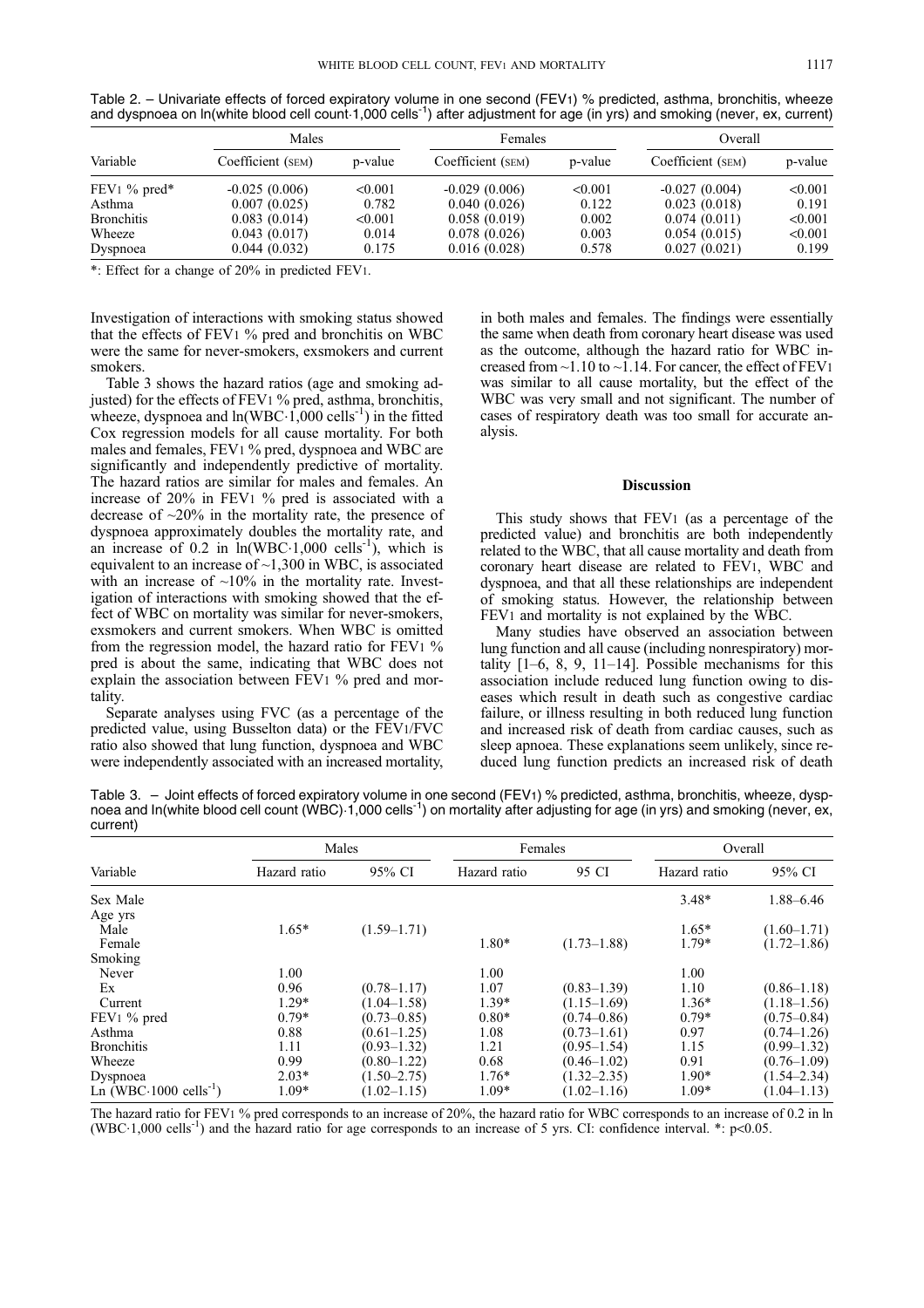many years before death and long before the clinical development of the disease causing death, and risk factors (weight, smoking, lipid profiles) for diseases such as heart disease or sleep apnoea do not account for the relationship between the level of lung function and the risk of death.

Another explanation for the relationship between the level of lung function and the risk of death is that both are related to a third factor which is determined by genetic/ environmental influences. It is hypothesized that this may be the WBC in the peripheral blood, since previous studies have shown separate associations between cigarette smoking and WBC, cigarette smoking and lung function, WBC and lung function and WBC and risk of death or coronary heart disease (see below). Cigarette smoking is associated with reduced levels of lung function and increased numbers of white cells in the peripheral blood [15] and in the lung [24]. Mortality from respiratory illness, particularly chronic obstructive lung disease and lung cancer, and from cardiovascular disease, is greatly increased in smokers, and smoking is associated with an accelerated decline in lung function with time  $[25-27]$ . The association of smoking with reduced lung function and respiratory illness has been attributed to the damaging effects of white blood cells, particularly neutrophils, on lung tissue [28]. This is supported by the association of increased WBCs with reduced levels of lung function and an increased rate of decline in lung function [15, 16], although in these studies the relationship between lung function and WBC is independent of smoking status.

The present study demonstrates a relationship between the WBC and mortality from any cause or from coronary heart disease. An increase in the WBC of  $1.300$  cells $\cdot$ mL $^{-1}$ is associated with an increase of 9% in the risk of death from any cause for both males and females. The association between WBC and mortality observed in the present study was independent of smoking, age, height, respiratory illness, and lung function. A number of other studies have shown a relationship between the WBC and increased risk of death [29-32]. The National Health and Nutrition Examination Survey (NHANES 1) study [30] showed that in males, a WBC  $>8,100$  cells mm<sup>-3</sup> was associated with a risk ratio of 1.43 for all-cause mortality and of 1.66 for death from coronory heart disease, compared with a WBC <6,600 cells mm<sup>-3</sup>. This effect was not observed in females. Similar results were seen in studies which included only males, after adjustments for age and smoking habits, both in the UK [31] and the USA [32]. The present study showed an effect of WBC in both males and females.

Mechanisms by which an increased WBC results in an increased risk of death remain to be determined. Possibilities include increased tissue damage due to the release of destructive enzymes from white cells, as is thought to occur in the development of emphysema in smokers [28], or the release of highly reactive oxygen species causing widespread tissue damage [33, 34]. There is evidence that an imbalance between oxidative stress and antioxidant systems may be important in the development of both respiratory [35] and cardiovascular disease [36]. Therefore, factors which alter the number of white cells (sources of oxidative stress) in the peripheral blood may influence mortality. Constitutional (genetic) factors, and acquired factors such as exposure to allergens, irritants or infec-

tions may all be important in determining the WBC over short or long periods. The observations of an association between the blood monocyte count with an increased risk for coronary artery disease [37] and increased blood eosinophils with an increased mortality [38], may reflect different inflammatory mechanisms contributing to both a total increase in white cells and an increased risk of disease and death.

In the present study, it was hypothesized that the WBC might account for the association between reduced lung function and increased mortality from respiratory and nonrespiratory causes. Analysis of 170 deaths over 30 yrs from the Normative Aging Study [19] showed that WBC and FEV1 independently predicted death. The study was conducted after exclusion of those with known cardiac, thyroid, renal or hepatic dysfunction or diabetes. The present study included all attendees and analysed a greater number of deaths in both males and females. In addition to FEV1 and WBC it was also demonstrated that dyspnoea, possibly reflecting existing disease, independently predicts mortality. The analysis shows that lung function, WBC and dyspnoea are all independent risk factors for mortality, since inclusion of WBC in the regression model makes little difference to the hazard ratio for lung func-tion expressed as FEV1 % pred, FVC % pred or FEV1/FVC. Therefore, it must be postulated that separate fac-tors account for the association between increased mor-tality and reduced lung function on the one hand, and increased mortality and WBC on the other. Other factors which may partly determine the WBC, lung function and mortality may include inflammatory stimuli such as al-lergens, irritants and infections. An association between antibody titres to infectious agents and lung function has been observed [39], but there are no studies relating infections to mortality and lung function or WBC.

The Busselton population is uniform with regard to race, and has minimal environmental exposures such as air pollution or occupations known to impose a risk to respiratory health. Studies of infectious agents in relation to mortality or lung functions have not been undertaken in this population to date.

> Acknowledgements. The authors thank the Busselton Population Medical Research Foundation for access to the survey data and the community of Busselton for their long-standing cooperation and support for the Busselton Health Study.

#### **References**

- 1. Olofson J, Skoogh BE, Bake B, Svardsudd K. Mortality related to smoking habits, respiratory symptoms and lung function. Eur J Respir Dis 1987; 71: 69-76.
- 2. Tockman MS, Comstock GW. Respiratory factors and mortality: longitudinal studies in Washington County, Maryland. Am Rev Respir Dis 1989; 140: S56-S63.
- 3. Beatty TH, Cohen BH, Newell CA, Menkes HA, Diamond EL, Chen CJ. Impaired pulmonary function as a risk factor for mortality. Am J Epidemiol 1982; 116: 102-113.